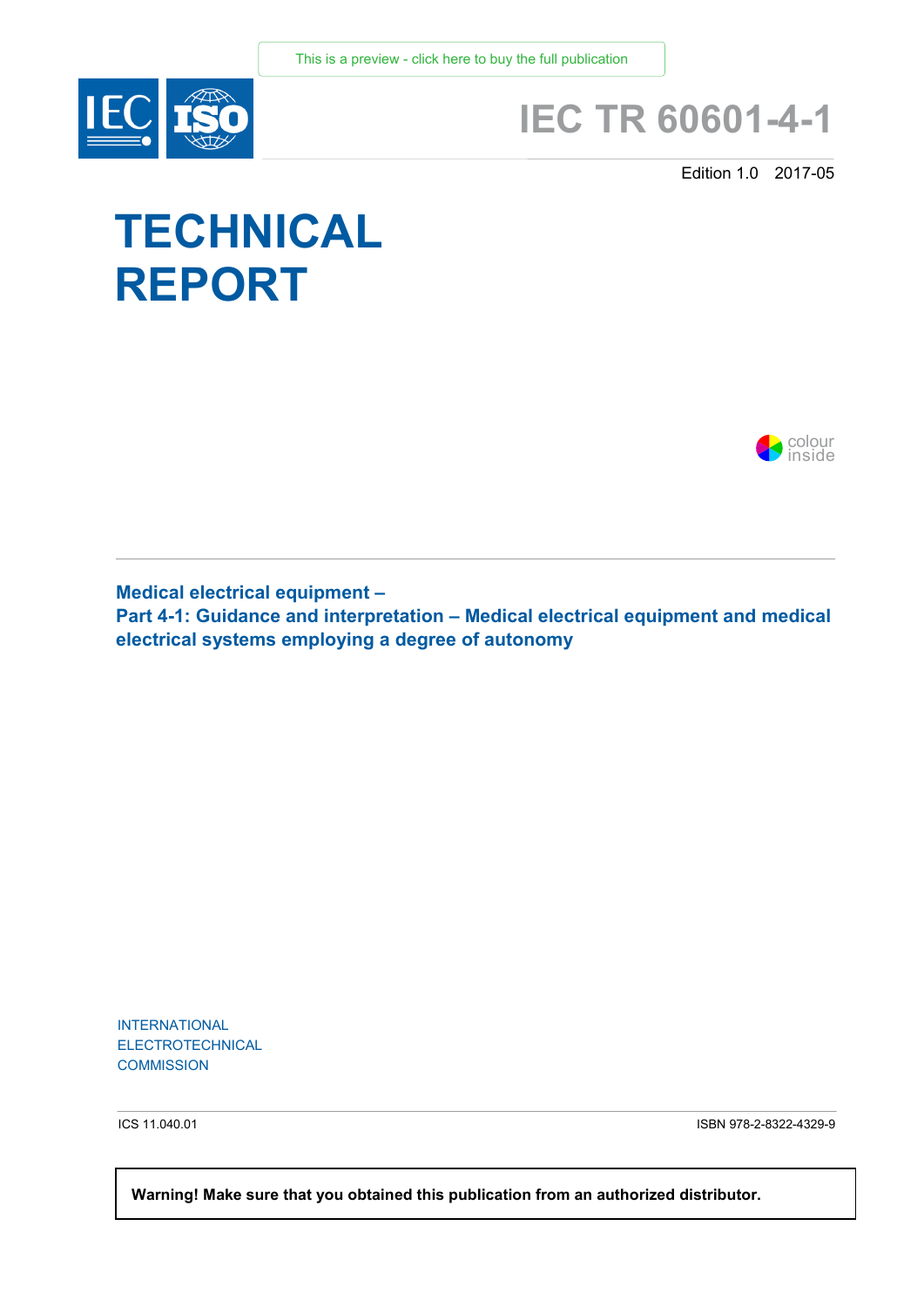$-2-$ 

IEC TR 60601-4-1:2017 © IEC 2017

### **CONTENTS**

| 1.                                                                           |                                                                                                                                                              |  |  |
|------------------------------------------------------------------------------|--------------------------------------------------------------------------------------------------------------------------------------------------------------|--|--|
| 2                                                                            |                                                                                                                                                              |  |  |
| 3                                                                            |                                                                                                                                                              |  |  |
| 4                                                                            |                                                                                                                                                              |  |  |
| 4.1                                                                          |                                                                                                                                                              |  |  |
| 4.2                                                                          |                                                                                                                                                              |  |  |
| 4.3                                                                          |                                                                                                                                                              |  |  |
| 5                                                                            |                                                                                                                                                              |  |  |
| 5.1                                                                          |                                                                                                                                                              |  |  |
| 5.2                                                                          |                                                                                                                                                              |  |  |
| 5.2.1                                                                        |                                                                                                                                                              |  |  |
| 5.2.2                                                                        |                                                                                                                                                              |  |  |
| 5.3                                                                          |                                                                                                                                                              |  |  |
| 5.3.1                                                                        |                                                                                                                                                              |  |  |
| 5.3.2                                                                        |                                                                                                                                                              |  |  |
| 5.4                                                                          | USABILITY engineering considerations for MEE or MES having a higher DOA22                                                                                    |  |  |
| 5.4.1                                                                        |                                                                                                                                                              |  |  |
| 5.4.2                                                                        |                                                                                                                                                              |  |  |
| 5.4.3                                                                        |                                                                                                                                                              |  |  |
| 5.4.4                                                                        |                                                                                                                                                              |  |  |
| 5.4.5                                                                        | Detectability by OPERATOR of malfunction or errors of MEE or MES with a                                                                                      |  |  |
| 5.5                                                                          | PROGRAMMABLE ELECTRICAL MEDICAL SYSTEMS (PEMS) and software                                                                                                  |  |  |
| 5.6                                                                          | Application of RISK MANAGEMENT for IT-networks incorporating medical                                                                                         |  |  |
| 6                                                                            |                                                                                                                                                              |  |  |
| 6.1                                                                          |                                                                                                                                                              |  |  |
| 6.2                                                                          |                                                                                                                                                              |  |  |
| 6.3                                                                          |                                                                                                                                                              |  |  |
|                                                                              | Annex A (informative) Rationale for defining the AUTOMATIC, AUTONOMY and DOA<br>framework and the distinction between a MEDICAL ROBOT and other MEE or MES28 |  |  |
| A.1                                                                          |                                                                                                                                                              |  |  |
| A.2                                                                          |                                                                                                                                                              |  |  |
| A.3                                                                          |                                                                                                                                                              |  |  |
| A.4                                                                          |                                                                                                                                                              |  |  |
| A.5                                                                          |                                                                                                                                                              |  |  |
| A.6                                                                          |                                                                                                                                                              |  |  |
|                                                                              | Annex B (informative) DoA and relevant terms used in MEE standards32                                                                                         |  |  |
| B.1                                                                          |                                                                                                                                                              |  |  |
| B.2                                                                          |                                                                                                                                                              |  |  |
| B.3                                                                          |                                                                                                                                                              |  |  |
| B.3.1                                                                        |                                                                                                                                                              |  |  |
| <b>B.3.2</b>                                                                 |                                                                                                                                                              |  |  |
| Annex C (informative) Exemplar methods for classifying DEGREE OF AUTONOMY 42 |                                                                                                                                                              |  |  |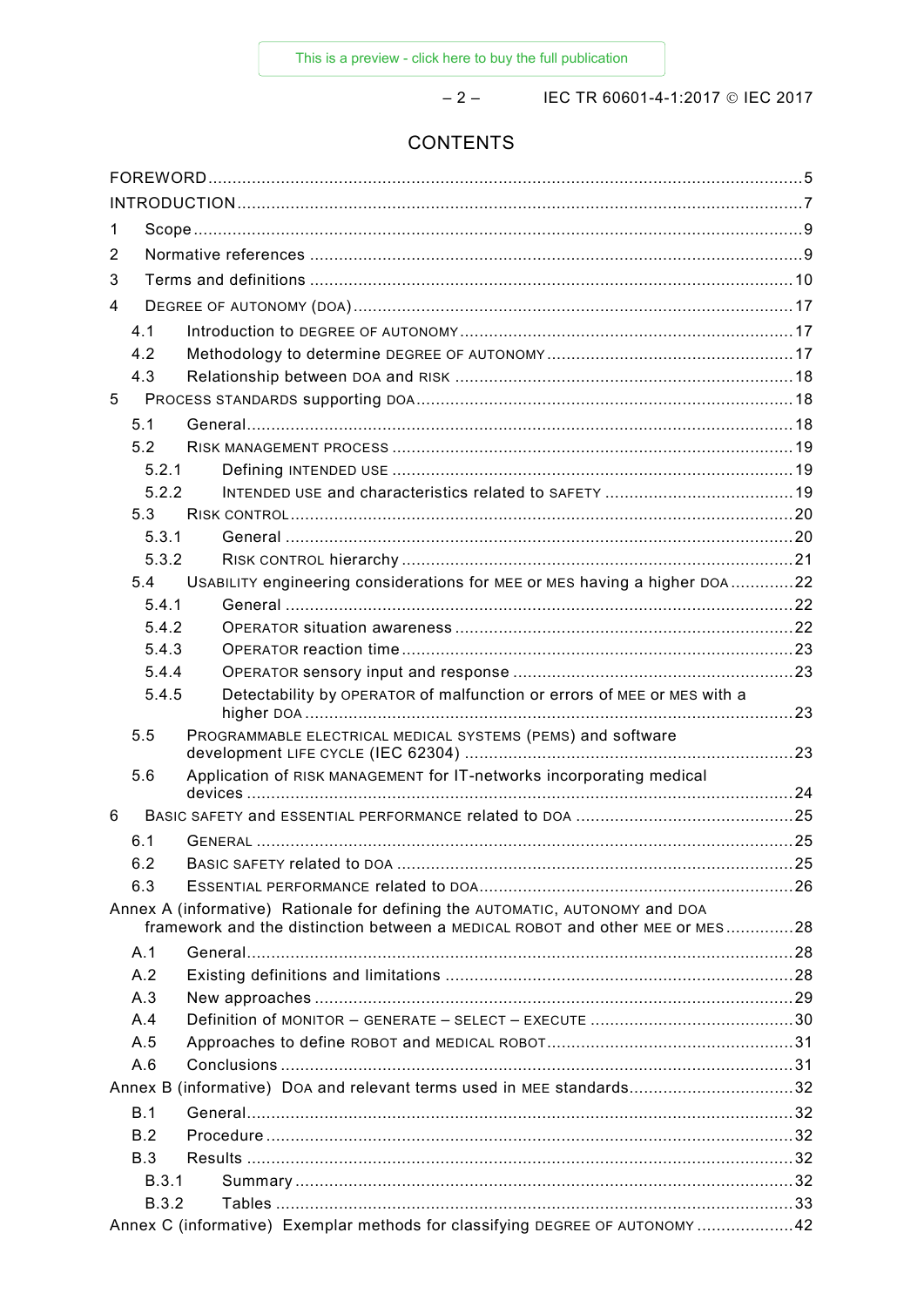IEC TR 60601-4-1:2017 © IEC 2017 – 3-

| C.1                                                                     |                                                                                      |  |  |  |  |  |
|-------------------------------------------------------------------------|--------------------------------------------------------------------------------------|--|--|--|--|--|
| C.2                                                                     |                                                                                      |  |  |  |  |  |
| C.3                                                                     |                                                                                      |  |  |  |  |  |
|                                                                         |                                                                                      |  |  |  |  |  |
| D.1                                                                     |                                                                                      |  |  |  |  |  |
| D.2                                                                     |                                                                                      |  |  |  |  |  |
| D.2.1                                                                   |                                                                                      |  |  |  |  |  |
| D.2.2                                                                   |                                                                                      |  |  |  |  |  |
| D.2.3                                                                   |                                                                                      |  |  |  |  |  |
| D.3                                                                     | Example 2 - Orthopaedic MEE/MES/MEDICAL ROBOT for reshaping bone54                   |  |  |  |  |  |
| D.3.1                                                                   |                                                                                      |  |  |  |  |  |
| D.3.2                                                                   |                                                                                      |  |  |  |  |  |
| D.3.3                                                                   |                                                                                      |  |  |  |  |  |
| D.3.4                                                                   |                                                                                      |  |  |  |  |  |
| D.4                                                                     | Example 3 - Instrument exchange on robotically-assisted surgical equipment 55        |  |  |  |  |  |
| D.4.1                                                                   |                                                                                      |  |  |  |  |  |
| D.4.2                                                                   |                                                                                      |  |  |  |  |  |
| D.4.3                                                                   |                                                                                      |  |  |  |  |  |
| D.4.4                                                                   |                                                                                      |  |  |  |  |  |
| D.5                                                                     | Example 4 - Master-slave robotically-assisted surgical equipment57                   |  |  |  |  |  |
| D.5.1                                                                   |                                                                                      |  |  |  |  |  |
| D.5.2                                                                   |                                                                                      |  |  |  |  |  |
| D.5.3                                                                   |                                                                                      |  |  |  |  |  |
| D.5.4                                                                   |                                                                                      |  |  |  |  |  |
| D.6                                                                     |                                                                                      |  |  |  |  |  |
| D.6.1                                                                   |                                                                                      |  |  |  |  |  |
| D.6.2                                                                   |                                                                                      |  |  |  |  |  |
| D.6.3                                                                   |                                                                                      |  |  |  |  |  |
| D.6.4                                                                   |                                                                                      |  |  |  |  |  |
| D.6.5                                                                   |                                                                                      |  |  |  |  |  |
|                                                                         |                                                                                      |  |  |  |  |  |
| D.7.1                                                                   |                                                                                      |  |  |  |  |  |
| D.7.2                                                                   |                                                                                      |  |  |  |  |  |
| D.7.3                                                                   |                                                                                      |  |  |  |  |  |
| D.7.4                                                                   |                                                                                      |  |  |  |  |  |
|                                                                         | Annex E (informative) PATIENT SAFETY characteristics to be taken into account during |  |  |  |  |  |
| E.1                                                                     |                                                                                      |  |  |  |  |  |
| E.2                                                                     |                                                                                      |  |  |  |  |  |
| E.3                                                                     |                                                                                      |  |  |  |  |  |
| E.3.1                                                                   |                                                                                      |  |  |  |  |  |
| E.3.2                                                                   |                                                                                      |  |  |  |  |  |
| E.3.3                                                                   |                                                                                      |  |  |  |  |  |
| E.3.4                                                                   |                                                                                      |  |  |  |  |  |
| E.3.5                                                                   |                                                                                      |  |  |  |  |  |
| E.3.6                                                                   |                                                                                      |  |  |  |  |  |
| ANNEX F (informative) PHYSIOLOGIC CLOSED-LOOP CONTROL SYSTEM AND DOA 69 |                                                                                      |  |  |  |  |  |
| Annex G (informative) Examples of distributed ESSENTIAL PERFORMANCE  72 |                                                                                      |  |  |  |  |  |
|                                                                         |                                                                                      |  |  |  |  |  |
|                                                                         |                                                                                      |  |  |  |  |  |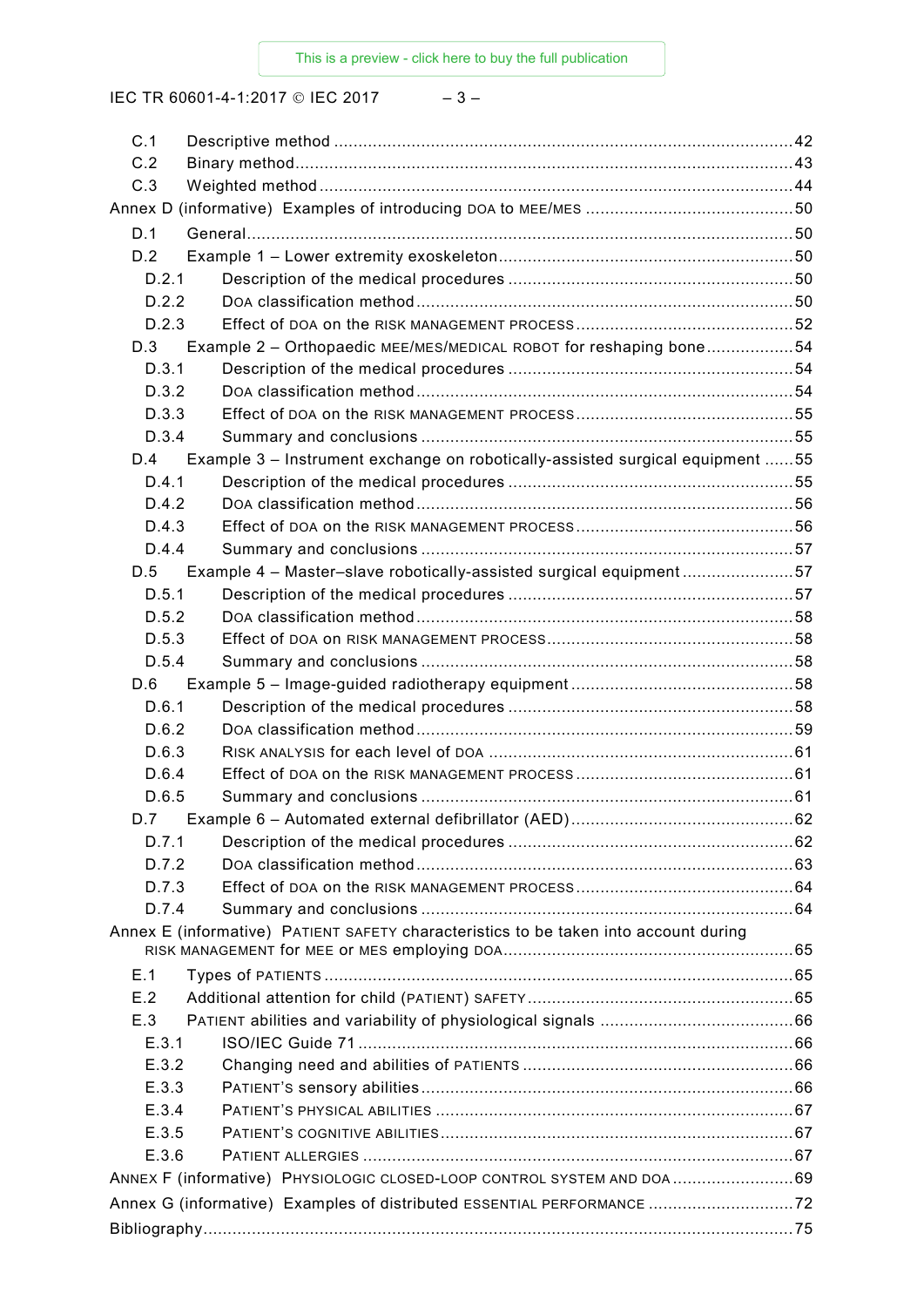$-4 -$  IEC TR 60601-4-1:2017 © IEC 2017

| Figure 1 – Basic model of interoperability of MEE in an MES (Order of execution: 1 to 3)25 |  |
|--------------------------------------------------------------------------------------------|--|
|                                                                                            |  |
|                                                                                            |  |
| Figure C.2 - Application of weighted method to "GENERATE OPTIONS"  46                      |  |
| Figure C.3 - Application of weighted method to "SELECT OPTION" TASK 47                     |  |
|                                                                                            |  |
| Figure F.1 - Functional diagram indicating typical components of a PHYSIOLOGIC             |  |
| Figure F.2 - Examples of introducing DOA into the MONITORING TASK via PCLCS 70             |  |
| Figure F.3 - Examples of introducing DOA into the GENERATING TASK via PCLCS 70             |  |
| Figure F.4 - Examples of introducing DOA into the SELECTION TASK via PCLCS70               |  |
| Figure F.5 - Examples of introducing DOA into the EXECUTION TASK via PCLCS 71              |  |
|                                                                                            |  |
| Table 1 - Examples of ESSENTIAL PERFORMANCE of MEE or MES with a DOA 27                    |  |
|                                                                                            |  |
| Table B.2 - List of reviewed standards - sorted by standard number (1 of 4)34              |  |
| Table B.3 – List of identified inconsistencies in reviewed standards (1 of 2)40            |  |
|                                                                                            |  |
|                                                                                            |  |
| Table D.1 - Example 1 - Effect of DOA on the RISK MANAGEMENT PROCESS52                     |  |
| Table D.2 - Example 1 - Physical and cognitive capability of individual and CLINICAL       |  |
|                                                                                            |  |
| Table D.4 - Example 2 - Effect of DOA on the RISK MANAGEMENT PROCESS55                     |  |
| Table D.5 - Example 3 - Comparison of instrument exchange design implementations 57        |  |
| Table D.6 - Example 3 - Effect of DOA on the RISK MANAGEMENT PROCESS 57                    |  |
| Table D.7 - Example 4 - Effect of DOA on the RISK MANAGEMENT PROCESS58                     |  |
| Table D.8 - Example 5 - Descriptive classification of DOA for IGRT MEE  60                 |  |
|                                                                                            |  |
| Table D.10 - Example 5 - Effect of DOA on the RISK MANAGEMENT PROCESS62                    |  |
| Table D.11 - Example 6 - Descriptive method classification of DOA in external              |  |
| Table D.12 - Example 6 - Effect of DOA on the RISK MANAGEMENT PROCESS  64                  |  |
|                                                                                            |  |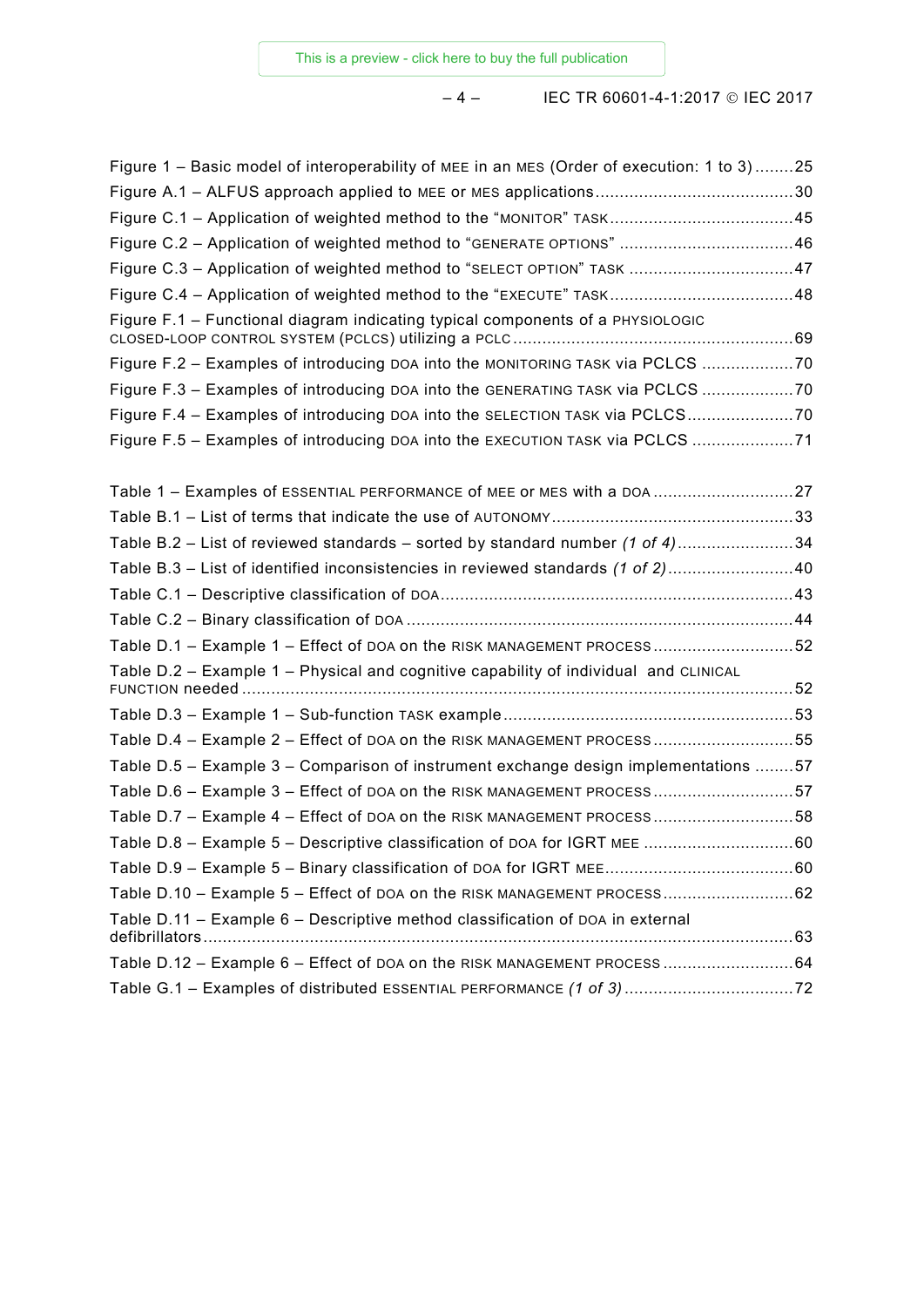IEC TR 60601-4-1:2017 © IEC 2017 – 5 –

#### INTERNATIONAL ELECTROTECHNICAL COMMISSION

#### **MEDICAL ELECTRICAL EQUIPMENT –**

#### **Part 4-1: Guidance and interpretation – Medical electrical equipment and medical electrical systems employing a degree of autonomy**

#### FOREWORD

- <span id="page-4-0"></span>1) The International Electrotechnical Commission (IEC) is a worldwide organization for standardization comprising all national electrotechnical committees (IEC National Committees). The object of IEC is to promote international co-operation on all questions concerning standardization in the electrical and electronic fields. To this end and in addition to other activities, IEC publishes International Standards, Technical Specifications, Technical Reports, Publicly Available Specifications (PAS) and Guides (hereafter referred to as "IEC Publication(s)"). Their preparation is entrusted to technical committees; any IEC National Committee interested in the subject dealt with may participate in this preparatory work. International, governmental and nongovernmental organizations liaising with the IEC also participate in this preparation. IEC collaborates closely with the International Organization for Standardization (ISO) in accordance with conditions determined by agreement between the two organizations.
- 2) The formal decisions or agreements of IEC on technical matters express, as nearly as possible, an international consensus of opinion on the relevant subjects since each technical committee has representation from all interested IEC National Committees.
- 3) IEC Publications have the form of recommendations for international use and are accepted by IEC National Committees in that sense. While all reasonable efforts are made to ensure that the technical content of IEC Publications is accurate, IEC cannot be held responsible for the way in which they are used or for any misinterpretation by any end user.
- 4) In order to promote international uniformity, IEC National Committees undertake to apply IEC Publications transparently to the maximum extent possible in their national and regional publications. Any divergence between any IEC Publication and the corresponding national or regional publication shall be clearly indicated in the latter.
- 5) IEC itself does not provide any attestation of conformity. Independent certification bodies provide conformity assessment services and, in some areas, access to IEC marks of conformity. IEC is not responsible for any services carried out by independent certification bodies.
- 6) All users should ensure that they have the latest edition of this publication.
- 7) No liability shall attach to IEC or its directors, employees, servants or agents including individual experts and members of its technical committees and IEC National Committees for any personal injury, property damage or other damage of any nature whatsoever, whether direct or indirect, or for costs (including legal fees) and expenses arising out of the publication, use of, or reliance upon, this IEC Publication or any other IEC Publications.
- 8) Attention is drawn to the Normative references cited in this publication. Use of the referenced publications is indispensable for the correct application of this publication.
- 9) Attention is drawn to the possibility that some of the elements of this IEC Publication may be the subject of patent rights. IEC shall not be held responsible for identifying any or all such patent rights.

The main task of IEC technical committees is to prepare International Standards. However, a technical committee may propose the publication of a technical report when it has collected data of a different kind from that which is normally published as an International Standard, for example "state of the art".

IEC 60601-4-1, which is a technical report, has been prepared by a Joint Working Group of IEC subcommittee 62A: Common aspects of electrical equipment used in medical practice, of IEC technical committee 62: Electrical equipment in medical practice, and ISO technical committee 299: Robotics.

It is published as a double logo standard.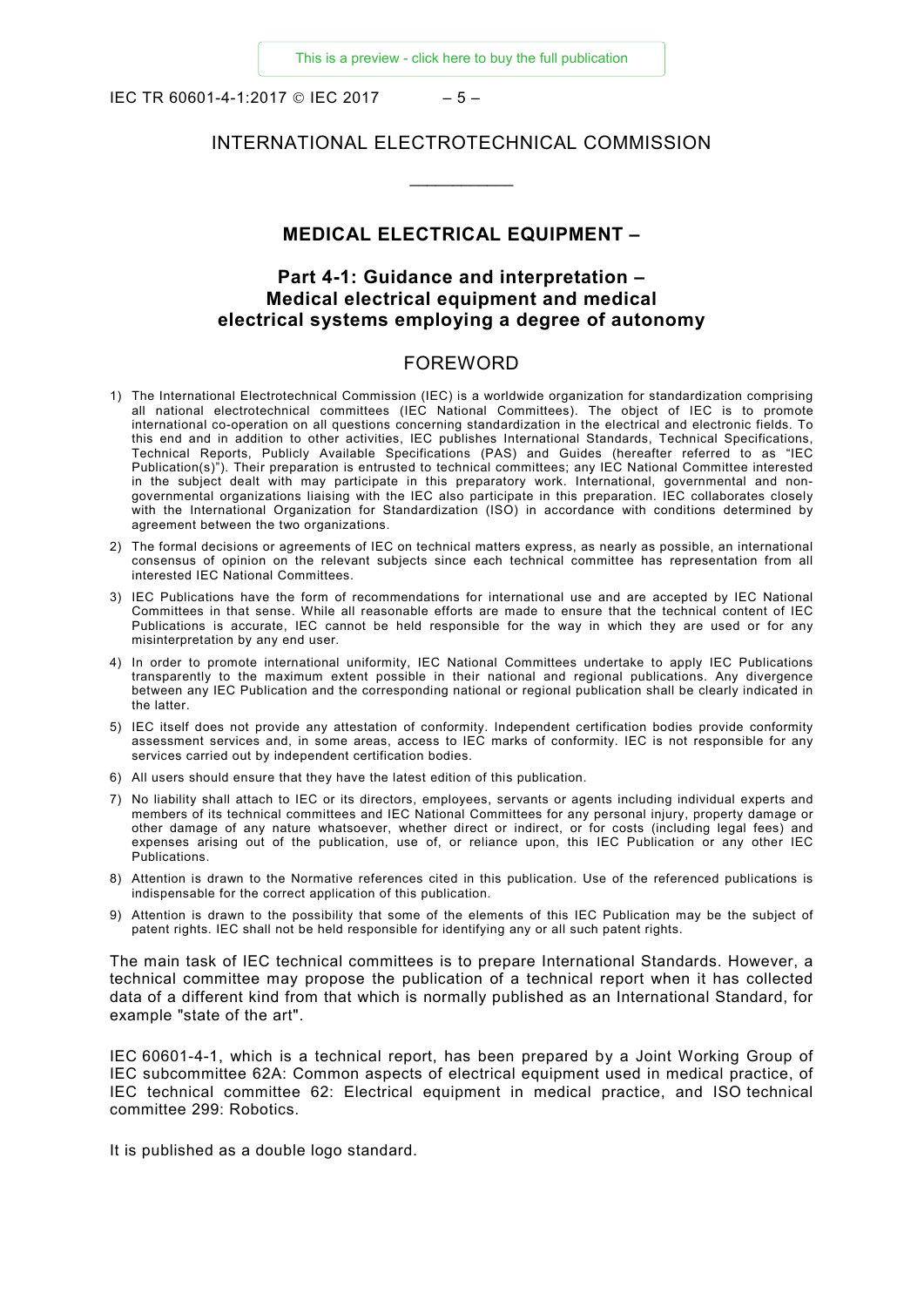– 6 – IEC TR 60601-4-1:2017 © IEC 2017

The text of this technical report is based on the following documents:

| Enquiry draft | Report on voting |
|---------------|------------------|
| 62A/1099/DTR  | 62A/1129A/RVDTR  |

Full information on the voting for the approval of this technical report can be found in the report on voting indicated in the above table.

This document has been drafted in accordance with the ISO/IEC Directives, Part 2.

In this technical report, the following print types are used:

- recommendations and definitions: roman type.
- *test instructions: italic type.*
- informative material appearing outside of tables, such as notes, examples and references: in smaller type. Normative text of tables is also in a smaller type.
- TERMS DEFINED IN CLAUSE 3 OF THIS TECHNICAL REPORT OR AS NOTED: SMALL CAPITALS.

A list of all parts of the IEC 60601 series, published under the general title *Medical electrical equipment*, can be found on the IEC website.

The committee has decided that the contents of this document will remain unchanged until the stability date indicated on the IEC website under "http://webstore.iec.ch" in the data related to the specific document. At this date, the document will be

- reconfirmed.
- withdrawn,
- replaced by a revised edition, or
- amended.

A bilingual version of this publication may be issued at a later date.

**IMPORTANT – The 'colour inside' logo on the cover page of this publication indicates that it contains colours which are considered to be useful for the correct understanding of its contents. Users should therefore print this document using a colour printer.**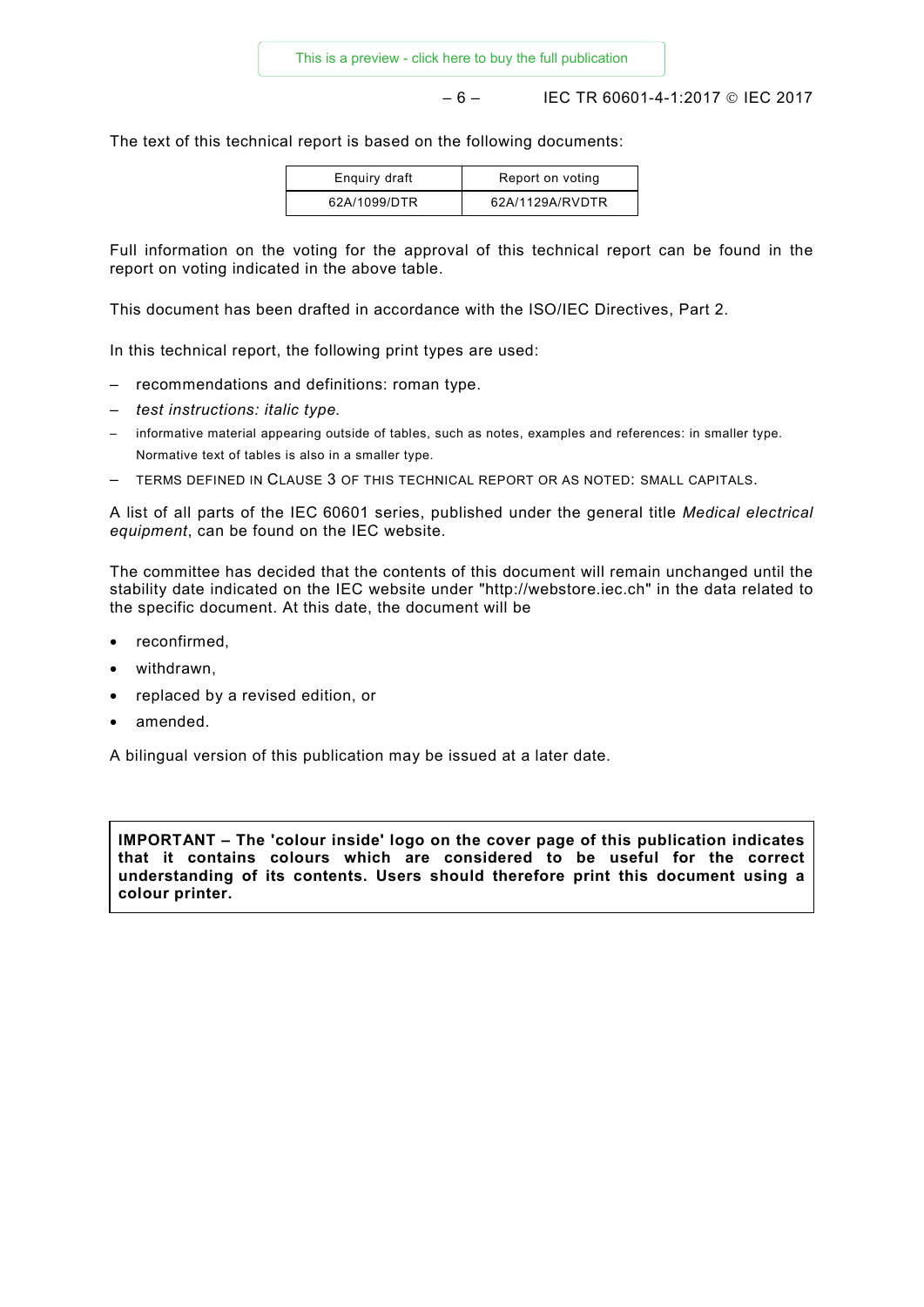<span id="page-6-0"></span>IEC TR 60601-4-1:2017 © IEC 2017 – 7-

#### INTRODUCTION

This Technical Report is the result of work that began in ISO/TC 184/SC 2/WG 7 in October 2006 on personal care ROBOTS, to address an emerging type of ROBOT that was used outside of an industrial environment. That group was working on a new standard, ISO 13482, which was published as an International Standard (IS) in 2014. While initially focused on nonmedical applications, WG 7 recognized that work was likely to be needed on medical devices utilizing robotic technology. In September 2009, ISO/TC 184/SC 2 established a WG 7, *Study Group (SG) on Medical care robots*, comprised of experts from Canada, France, Germany, Japan, Korea, Romania, Switzerland, UK and USA.

The work of ISO/TC 184/SC 2/WG 7 [1](#page-6-1) SG cumulated in a proposal to form a Joint Working Group with IEC/SC 62A to develop general requirements and guidance related to the SAFETY of MEDICAL ELECTRICAL EQUIPMENT and MEDICAL ELECTRICAL SYSTEMS that utilize robotic technology. The work would include medical applications (including aids for the disabled) covering invasive and non-invasive procedures such as surgery, rehabilitation therapy, imaging and other ROBOTS for medical diagnosis and treatment. The proposal was approved, resulting in the formation of Joint Working Group (JWG) 9 (*Medical electrical equipment and systems using robotic technology*) and the first meeting was held in Los Angeles in June 2011.

JWG 9 examined the definition of a ROBOT from ISO 8373:2012 (which was later modified to a "programmed actuated mechanism with a DEGREE OF AUTONOMY (DOA), moving within its environment, to perform intended TASKS") and AUTONOMY (the "ability to perform intended TASKS based on current state and sensing, without human intervention"). It was recognized by JWG 9 that these definitions could need further refinement to establish the appropriate boundaries for future standardisation work. AUTONOMY and DEGREE OF AUTONOMY (DOA) were felt to be key ingredients in distinguishing a "MEDICAL ROBOT" from other types of MEDICAL ELECTRICAL EQUIPMENT and MEDICAL ELECTRICAL SYSTEMs.

However, JWG 9 came to realize that there are currently standardized MEDICAL ELECTRICAL EQUIPMENT and MEDICAL ELECTRICAL SYSTEMS that exhibit a DOA. Therefore, DOA by itself is not a unique characteristic of a MEDICAL ROBOT. This can be stated more clearly as follows:

- not all MEDICAL ELECTRICAL EQUIPMENT and MEDICAL ELECTRICAL SYSTEMS that exhibit a DOA are MEDICAL ROBOTS; but
- all MEDICAL ROBOTS exhibit a DOA.

Hence a MEDICAL ROBOT can be a MEDICAL ELECTRICAL EQUIPMENT or part of a MEDICAL ELECTRICAL SYSTEM, but not all MEDICAL ELECTRICAL EQUIPMENT are MEDICAL ROBOTS.

NOTE The majority of existing MEDICAL ELECTRICAL EQUIPMENT are not considered as MEDICAL ROBOTs.

The MANUFACTURER states clearly the type of MEDICAL ELECTRICAL EQUIPMENT and MEDICAL ELECTRICAL SYSTEM through the INTENDED USE of their product. For this INTENDED USE, a definition of MEDICAL ROBOT would be helpful to have a common understanding if this MEDICAL ELECTRICAL EQUIPMENT or MEDICAL ELECTRICAL SYSTEM can be tagged as a MEDICAL ROBOT equipment or MEDICAL ROBOT system. The definition of MEDICAL ROBOT is therefore helpful to distinguish if the MEDICAL ELECTRICAL EQUIPMENT or MEDICAL ELECTRICAL SYSTEM is a MEDICAL ROBOT and the INTENDED USE as indicated by the MANUFACTURER. This distinction is clarified in Annex A.

DOA is normally considered for adoption into MEDICAL ELECTRICAL EQUIPMENT and MEDICAL ELECTRICAL SYSTEMS for the following reasons:

– DOA could give benefits to CLINICAL FUNCTION outcomes;

 $\mathcal{L}$  , we have the set of  $\mathcal{L}$ 

<span id="page-6-1"></span><sup>1)</sup> ISO TC 184/SC 2 was reformed to ISO TC 299 in January 2016.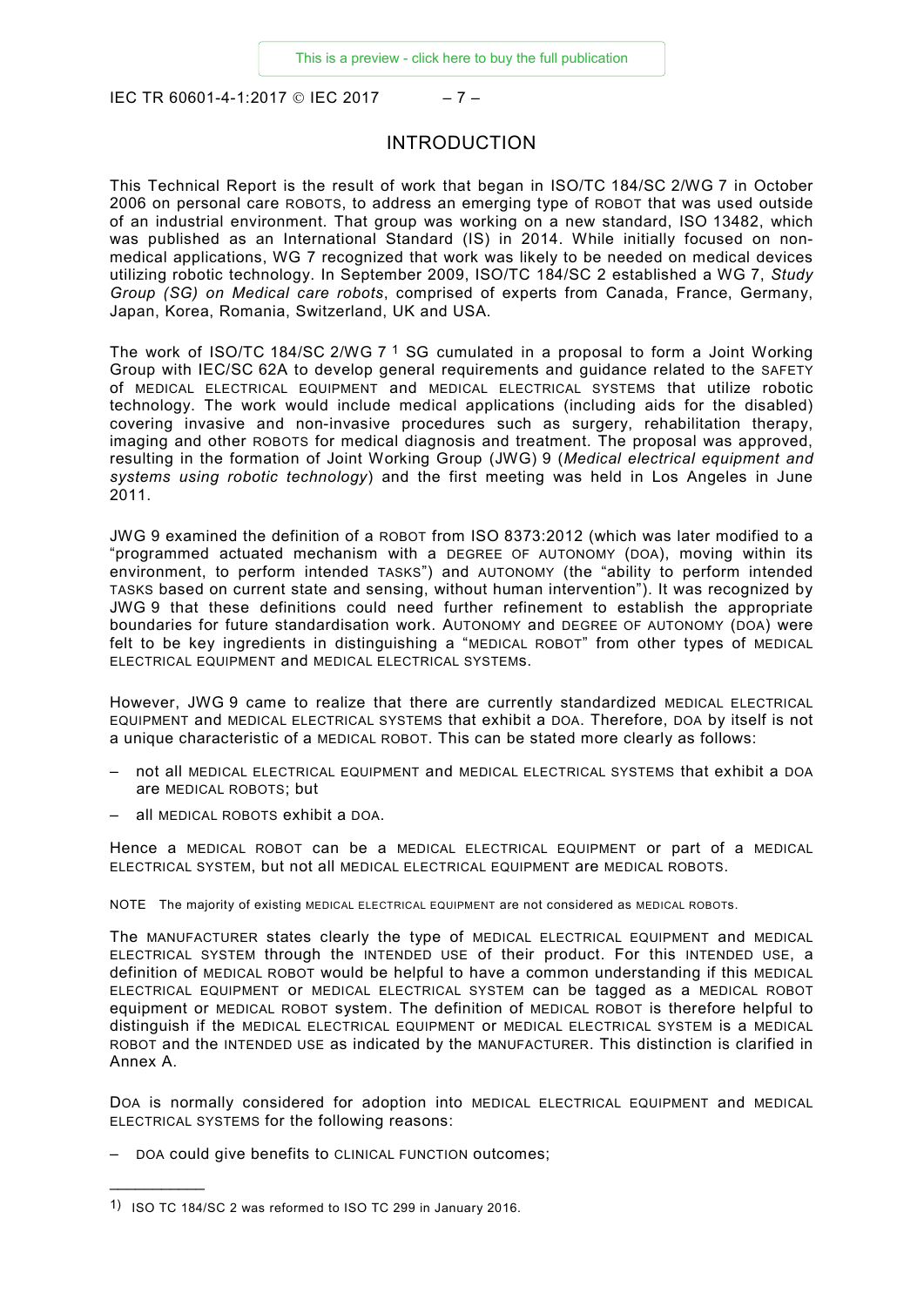$-8 -$  IEC TR 60601-4-1:2017 © IEC 2017

- DOA could give economic value to MEDICAL ELECTRICAL EQUIPMENT;
- DOA could improve the consistency of medical procedures;
- DOA could handle more complex data;
- DOA could lead to faster reaction times;
- DOA could optimise medical procedure times or duration;
- DOA could make it easier to integrate MEDICAL ELECTRICAL SYSTEMS;
- DOA could decrease the overall level of RISK; and
- DOA could change the role of an OPERATOR to a more supervisory than active (hands on) function.

In order to progress the work of JWG 9, it was agreed to focus on the IEC 60601-1 standard family and see how specific clauses could be extended to cover the additional DOA issues in a possible new Technical Report once fully developed. JWG 9 looked at existing MEDICAL ELECTRICAL EQUIPMENT and MEDICAL ELECTRICAL SYSTEMS that had characteristics of a ROBOT based on the definition, and investigated the suitability of the existing standards to address the HAZARDS associated with their use. As a result of this investigation, it was acknowledged that IEC 60601 (all parts), ISO 14971, IEC 62366-1 and IEC 62304 provide appropriate general requirements and guidance on how to address the HAZARDS; however, emerging functionality associated with increased DOA on MEDICAL ELECTRICAL EQUIPMENT and MEDICAL ELECTRICAL SYSTEMS, whether a ROBOT or not, could result in situations where BASIC SAFETY and ESSENTIAL PERFORMANCE are considered again by the MANUFACTURER.

Current MEDICAL ELECTRICAL EQUIPMENT standards do not fully address higher DOA modes of operation, and this document is intended to provide guidance for MANUFACTURERS and others in this field on how DOA could be introduced into MEDICAL ELECTRICAL EQUIPMENT and MEDICAL ELECTRICAL SYSTEMS. Incorporation of higher levels of AUTONOMY in MEDICAL ELECTRICAL EQUIPMENT and MEDICAL ELECTRICAL SYSTEMS is still new and rapidly evolving, and at the time of writing this document does not lend itself to general standardization.

The importance of understanding DOA can be illustrated by examining its effects in other industries. The airline industry is one example in which increasing DOA has often been implemented as a RISK CONTROL measure. However, there are numerous examples in the airline industry in which increased DOA was found to have been a major contributor to a fatal accident [70].[2](#page-7-0) To avoid similar mistakes in the field of MEDICAL ELECTRICAL EQUIPMENT and MEDICAL ELECTRICAL SYSTEMS, MANUFACTURERS learn from these other fields and not only characterize DOA but also understand its potential for unintentionally increasing RISK.

It is important to point out that this IEC document is an informative document as are all IEC Technical Reports (ISO/IEC Guide 2 [61]). The concept and approach stated in the STATE OF THE ART are not intended to be addressed through this informative document. This document is not used as a normative requirement as per the claimed STATE OF THE ART by any country or community. This document is an **informative** document, which is intended to provide existing and future designers of MEDICAL ELECTRICAL EQUIPMENT or MEDICAL ELECTRICAL SYSTEMS some guidance and direction concerning the adoption of DOA. This document is not applicable as a base for a testing procedure or writing a test protocol template.

 $\mathcal{L}$  , we have the set of  $\mathcal{L}$ 

<span id="page-7-0"></span><sup>2</sup> Numbers in square brackets refer to the bibliography.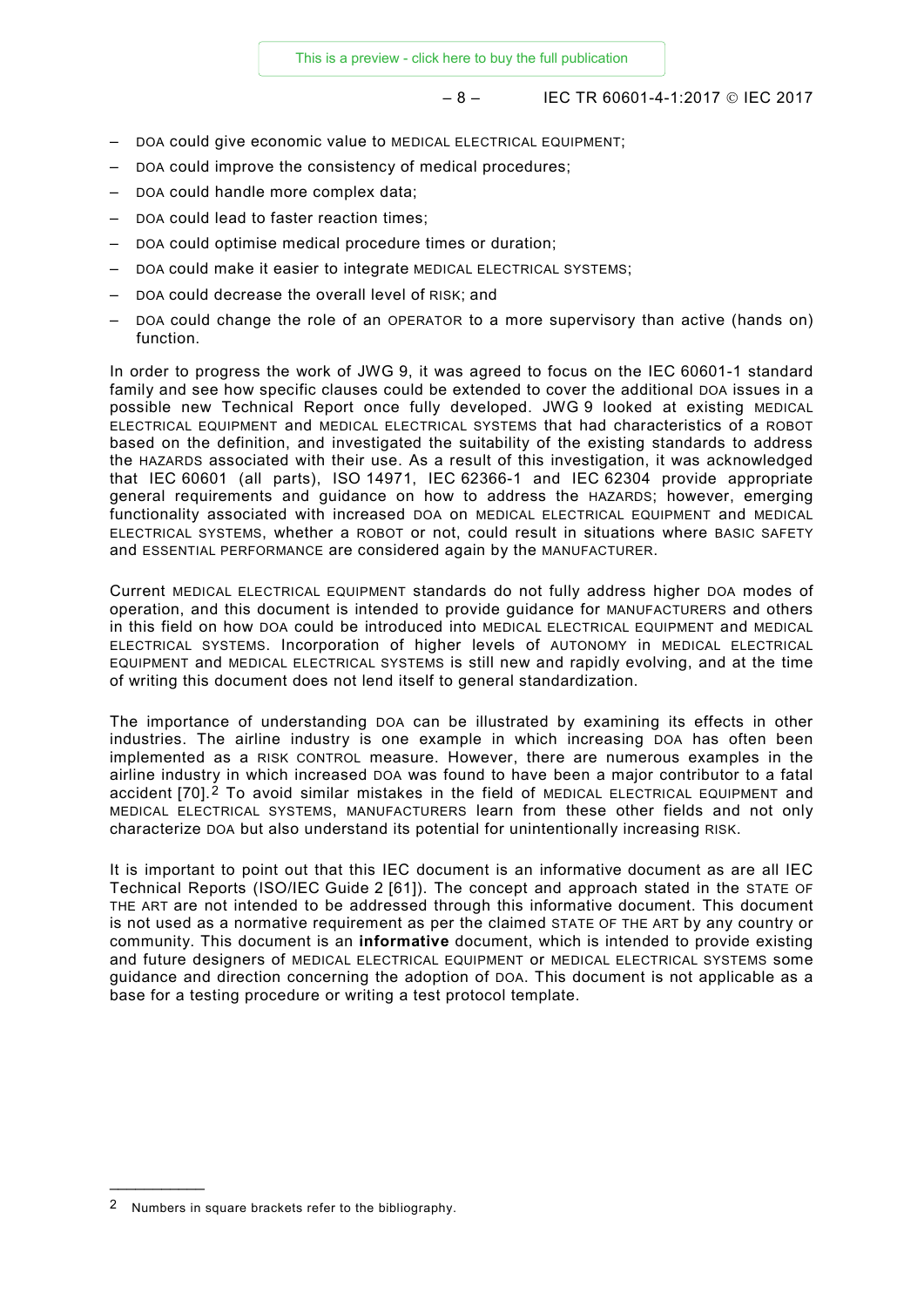IEC TR 60601-4-1:2017 © IEC 2017  $-9-$ 

#### **MEDICAL ELECTRICAL EQUIPMENT –**

#### **Part 4-1: Guidance and interpretation – Medical electrical equipment and medical electrical systems employing a degree of autonomy**

#### <span id="page-8-0"></span>**1 Scope**

This Part of IEC 60601 is intended to help a MANUFACTURER through the key decisions and steps to be taken to perform a detailed RISK MANAGEMENT and USABILITY ENGINEERING PROCESSES for MEDICAL ELECTRICAL EQUIPMENT or a MEDICAL ELECTRICAL SYSTEM, hereafter referred to as MEE or MES, employing a DEGREE OF AUTONOMY (DOA).

This document provides a definition of DOA of MEE or MES and a MEDICAL ROBOT, and also provides guidance on:

- methodologies to perform the RISK MANAGEMENT PROCESS and USABILITY ENGINEERING for an MEE or MES with a DOA;
- considerations of BASIC SAFETY and ESSENTIAL PERFORMANCE for an MEE and MES with a DOA; and
- identifying the use of DOA, and similar concepts in existing ISO/IEC standards dealing with MEE or MES with the goal to facilitate alignment of standards by consistent use of the concept of DOA; and
- distinguishing between MEDICAL ROBOTS, and other MEE and MES.

Unless specified otherwise, this document considers MEE and MES together.

The MANUFACTURER of an MEE or MES with a DOA is expected to design and manufacture an MEE or MES that fulfils its INTENDED USE and does not have unacceptable RISK throughout its LIFE-CYCLE.

This document provides guidance to help the MANUFACTURER in complying with the requirements of IEC 60601-1:2005 and IEC 60601-1:2005/AMD1:2012 for MEE and MES with DOA. The document is also intended as guidance for future standard writers.

There are no prerequisites to this document.

#### <span id="page-8-1"></span>**2 Normative references**

 $\mathcal{L}$  , we have the set of  $\mathcal{L}$ 

The following documents are referred to in the text in such a way that some or all of their content constitutes requirements of this document. For dated references, only the edition cited applies. For undated references, the latest edition of the referenced document (including any amendments) applies.

IEC 60601-1:2005, *Medical electrical equipment – Part 1: General requirements for basic safety and essential performance* IEC 60601-1:2005/AMD1:2012 [3](#page-8-2)

<span id="page-8-2"></span><sup>3</sup> There exists a consolidated edition 3.1, including IEC 60601-1:2005 and its Amendment 1:2012.